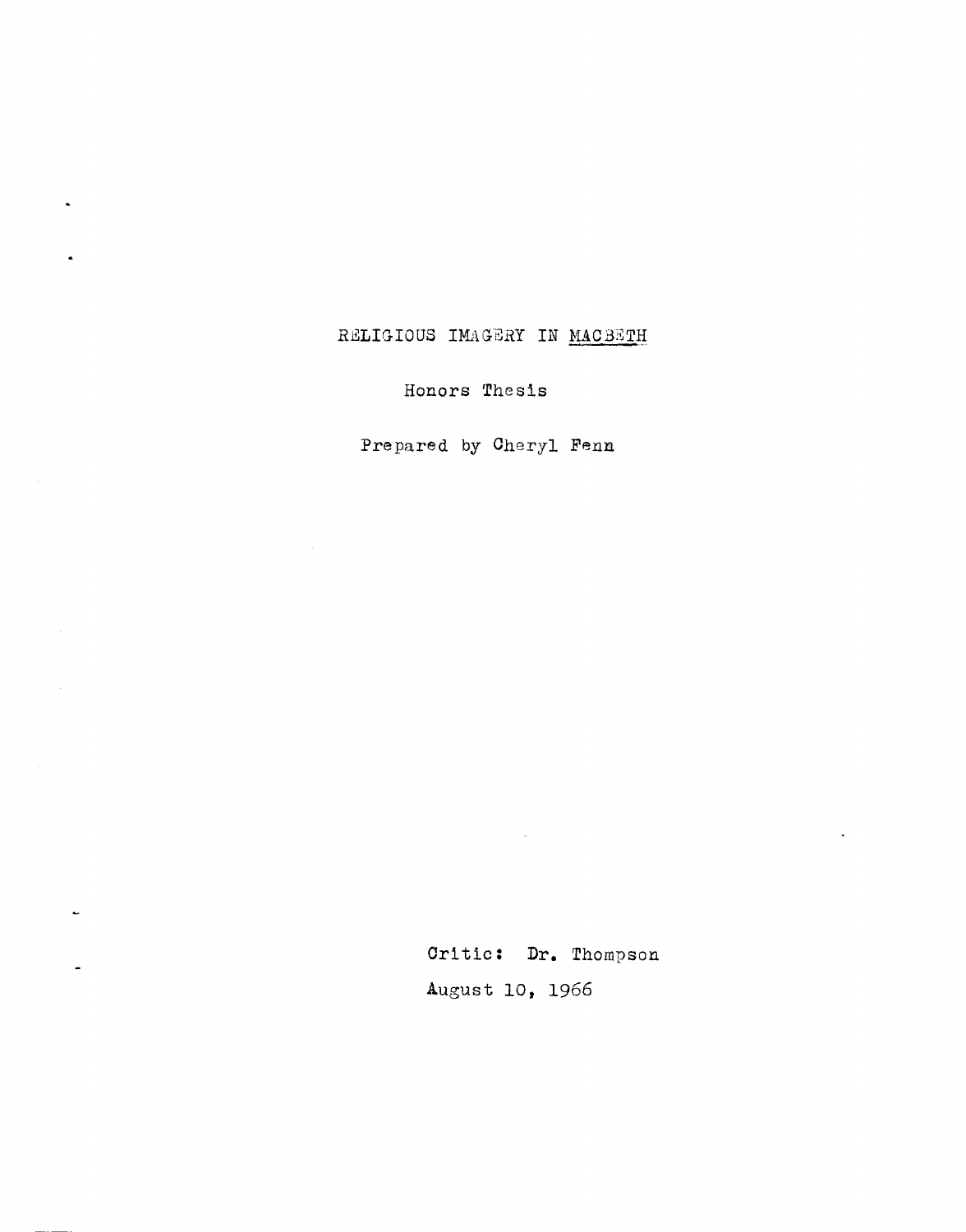$50$ thesis LD<br>2489 , 24  $1966$  $E46$ 

## RELIGIOUS IMAGERY IN MACBETH

Many books and articles have been written concerning interpretations of Shakespears's writings. One topic of fundamental importance has been debated by leading critics to no avail. Did Shakespeare employ Christianity in his plays to make a conscious statement about it? Did he only include Christian images and doctrines as a result of the influence of his times, or finally, can his plays be interpreted with any justification from a Christian standpoint? Perhaps these questions are mere points of scholarship which will remain unsolved. However, speculation has led to a deeper understanding of the plays themselves.

Macbeth is fundamentally a play about a man who loses his position and his life for the sake of ambition. It can be interpreted on two levels. Some critics see only its comment on life while others believe that its numerous Christian elements express a Christian view of life. Macbeth has even been termed a morality play in which a hero yields to temptation and finds retribution only in death.<sup>1</sup> If this disagreement exists, what can be gained from further consideration? From study of the positions held by the critics and of the work itself and its author, conclusions can hopefully

 $1$ John McCutchan, Macbeth; a Complete Guide to the Play<br>(New York, 1963), p. 83.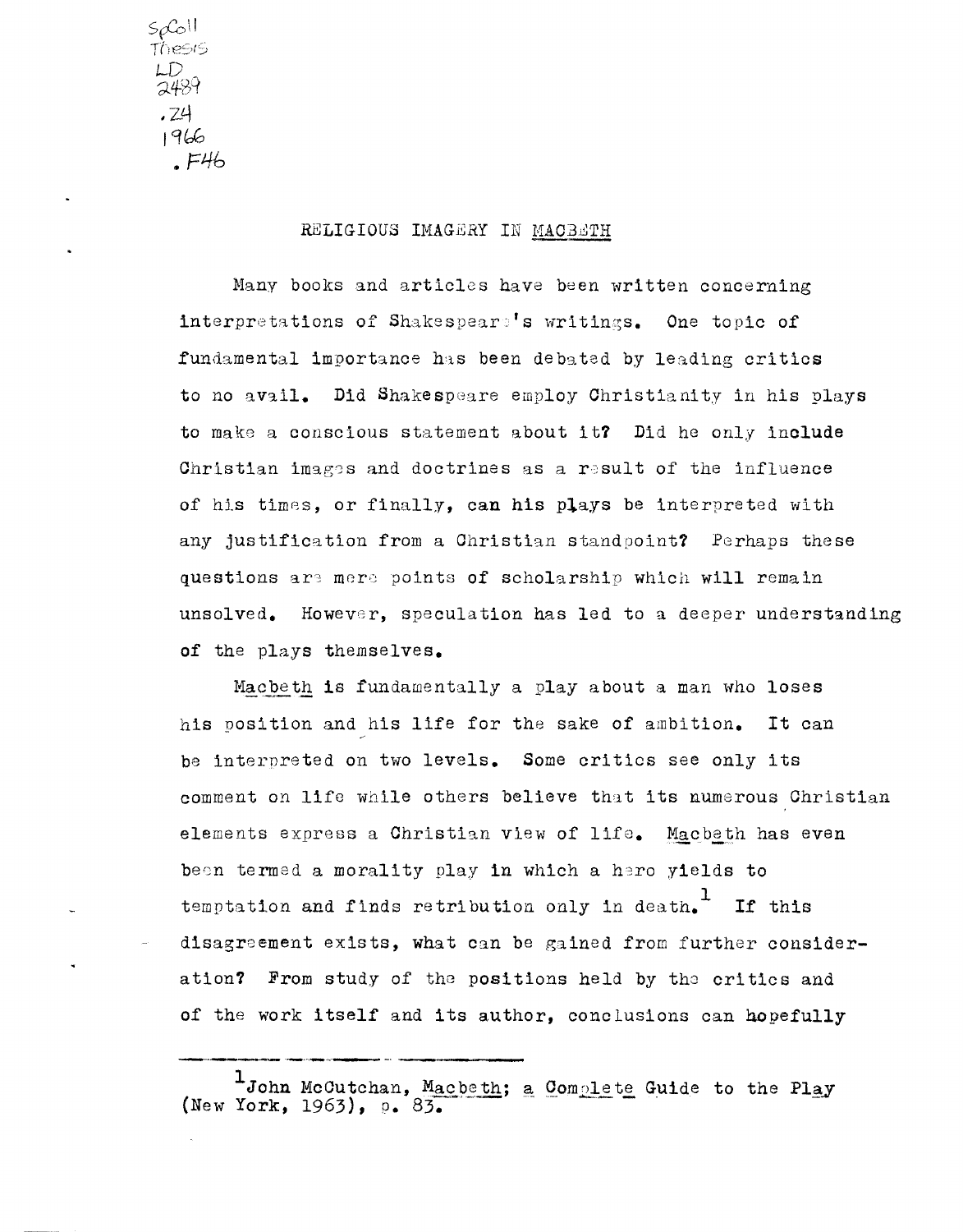be drawn which will lead to an adequate interpretation of Shakespeare in relationship to his own times and to his significance today.

The leading proponent of the theologizing analysis is G. Wilson Knight. He and his followers have turned to the works themselves and have found numerous <sup>C</sup>hristian references and theological doctrines employed. Knight's major tenet can be quoted as follows:

We believe that the education of William Shakespeare was grounded upon the Book (Bible) and that if this Book had been sealed to his childhood he might have been the poet of Nature and of passion; his humour might have been as rich as we find it and his wit as pointed, but he could not have been the poet of the most profound as well as the most tolerant philosophy; his insight into the nature of man, his meanness and his grandeur, his weakness and his strength, would not have been what it is.<sup>2</sup>

Proponents of this theory have dissected the plays for Christian references and have attempted to show the contribution of the elements to the message of the plays. Their fundamental assumption is that Shakespeare is a Christian. lived and wrote for a Christian era, and used Christianity to implement his writing and his basic themes.

Thus, Knight and his followers look at the plays and see humanity portrayed from a Christian point of view to lend deeper understanding to that humanity. Specifically in Macbeth Knight notes that Macbeth must be true to his own human nature which is defined by Christianity.<sup>3</sup> He violates the concept of correct human behavior outlined by the Commandments when he falls to temptation and kills his king.

<sup>5</sup>L.C. Knights, Some Shakespearian Themes (Stanford, 1959), p.135.

<sup>2</sup> Thomas Carter, Shakespeare--Puritan and Recusant (Edinburgh, 1906), p. 181.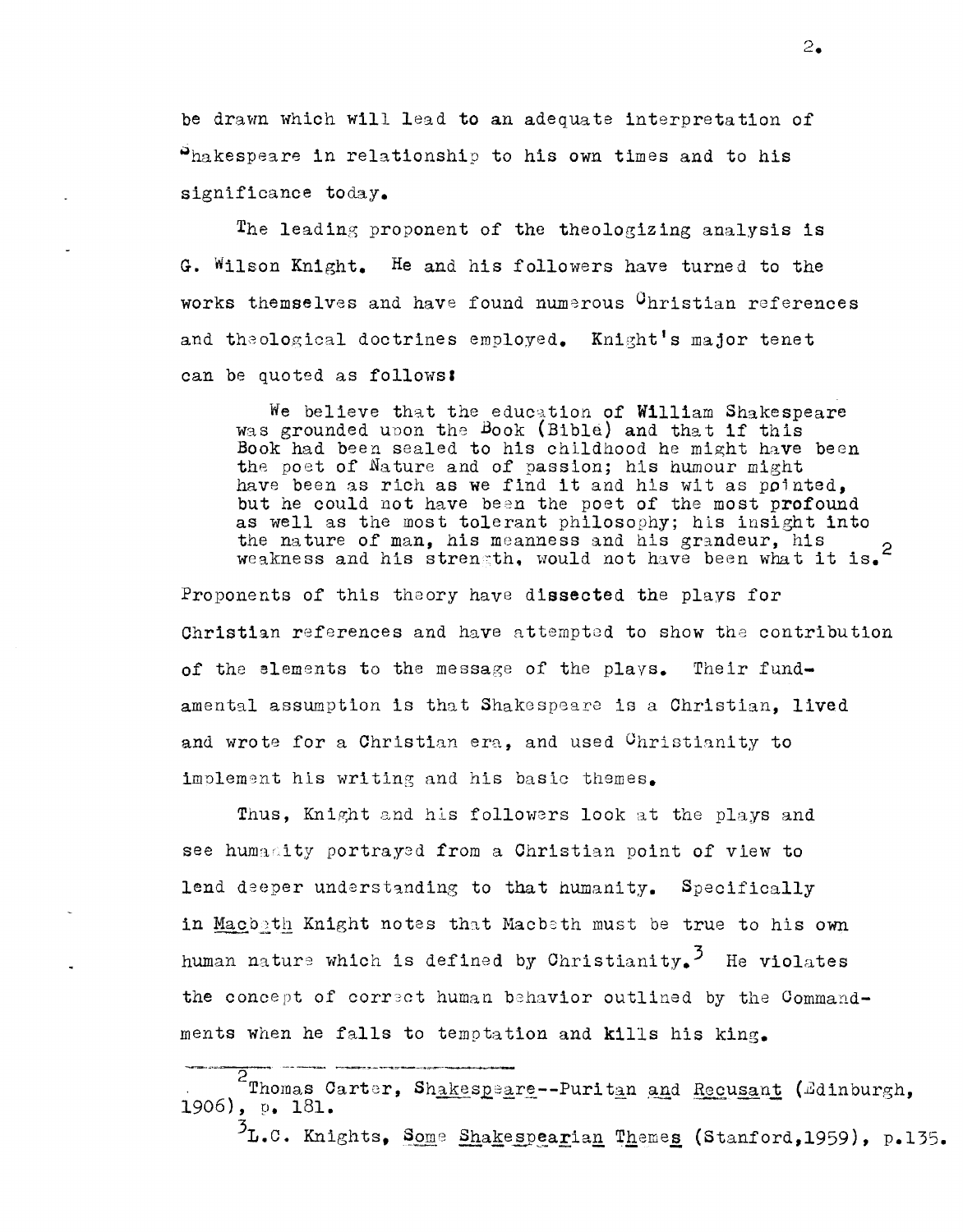From this point of view the play defines the evil of temptation showing the unnaturalness of this evil through the imagery, action, and wording of the play. Thus. Duncan's horses eat each other as a sign that the events connected with the murder are unnatural. Yet, purity also contrasts with these figures of moral darkness. The "temple-haunting martlet and Duncan himself show the admirable beauty possible  $\ln 11$ fe.<sup>5</sup>

Macbeth is tempted by the witches because he is ambitious and proud. He cannot wait for his fate but must implement it. G. R. Elliott compares this fault to the Christian Renaissance sin of pride. Pride was believed to originate with the devil and goodness from God; however, pride Was thought a sin which could be forgiven if the sinner repented. Macbeth is possessed by a sense of pride in himself which drives him on to insure the truth of the witches' prophecy. He lets his pride win and kills Duncan. He tries to give reasons for not committing the crime in Act I and finally concludes that it will lead to damnation. Knight sees here a correspondence to the Christian idea of the Day of Judgment. The play reveals the nature of that judgment in the end when the man who has given himself over to evil reaps death. The theologizers see the witches as supernatural figures who foretell the future without having power to affect it.

 $4$ Knights, op. cit., p. 121.

5<br>George Wilson Knight, <u>The Wheel of Fire</u> (London, 1956), p.148. 6G.R. 2111ott, Dramatic Providence in Macbeth (Princeton, 1958), p. 26. 7knights, op. cit., p. 137.

 $\overline{3}$ .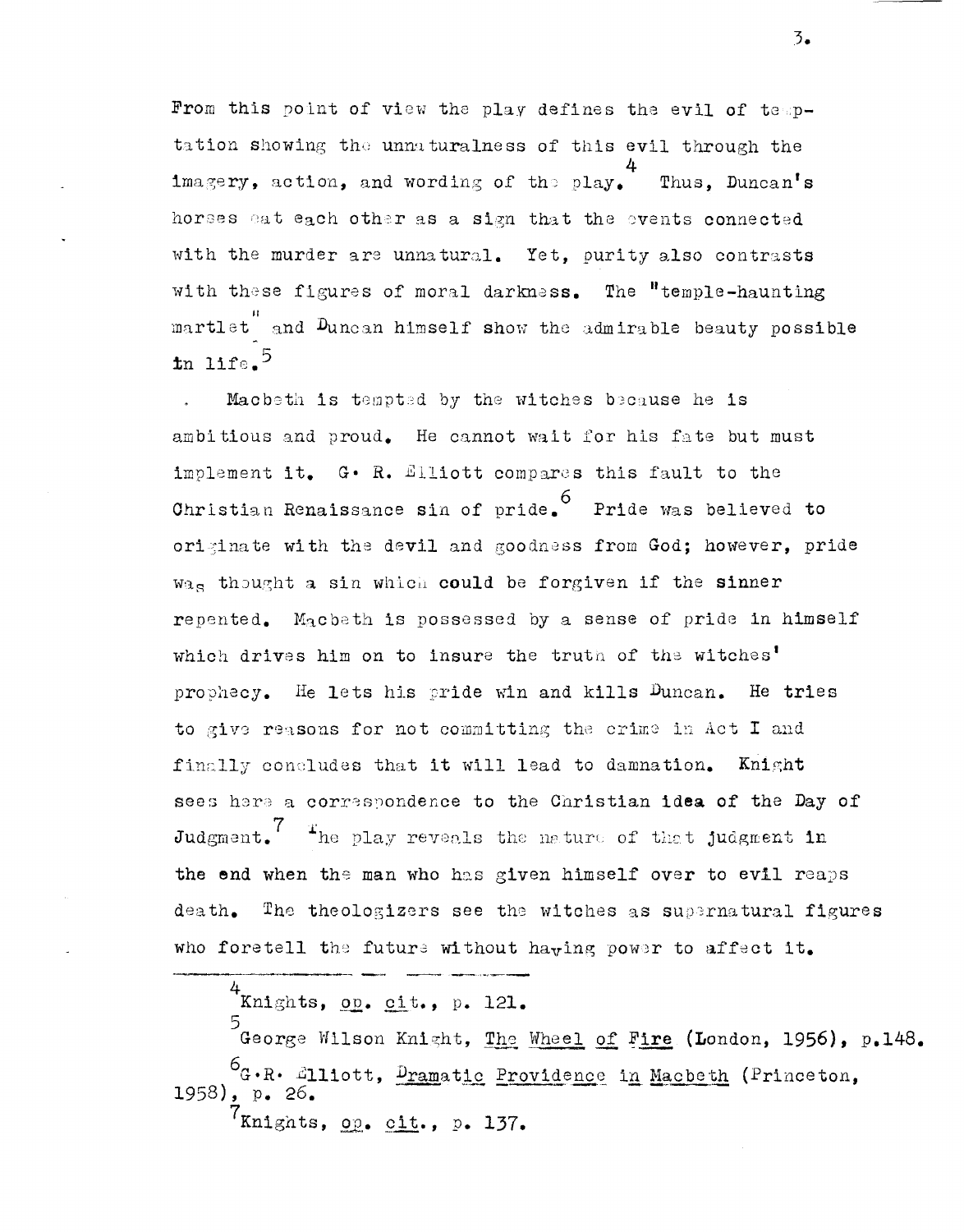Curry considers the power of the witches in a Renaissance frame of reference. He concludes that they are fundamentally spirits who, though they may have fallen from grace, are endowed by God with the power to foretell the future. They cannot directly affect it but can give stimulus. Thus, the witches served to stimulate Macbeth's innate desire for power. Following the idea of predestination, Macbeth's future is ultimately decided, but he has the choice of method in implementing it.

That the man who breaks Macb th succum bs to his pride. the bonds that tie him to other men, who 'Pours the sweet milk of concord into Hell' is at the same time violating his own nature and thwarting his own deepest needs, is something that the play dwells on.  $18$  Again Joseph Bryant compares the murder of Duncan with the crucifixion. Macbeth, by analogy, has crucified his Lord and pat him to open shame. 9 Bryant quotes the following lines from the play to enforce the image:

Vonfusion now hath made his masterpiece. Most sacriligious murder hath broke ope The Lord's annointed triumph, and stole thense The life of the building (II iii 70-74)

Although the murder of  $\mu$ uncan is a damning act, the theologizers see Macboth's chief downfall in the murder of  $M_{\alpha}$ cduff's wife and children.<sup>10</sup> Until this time Macbeth has merely followed suggestions made by his wife and the three wierd sisters.

 $8_{\text{Ibid.}}, p. 135.$ 

9<br>Joseph Bryant, Hippolyta's View (Kentucky University, 1961), p. 165. •

10 Elliott, op. cit., p. 26.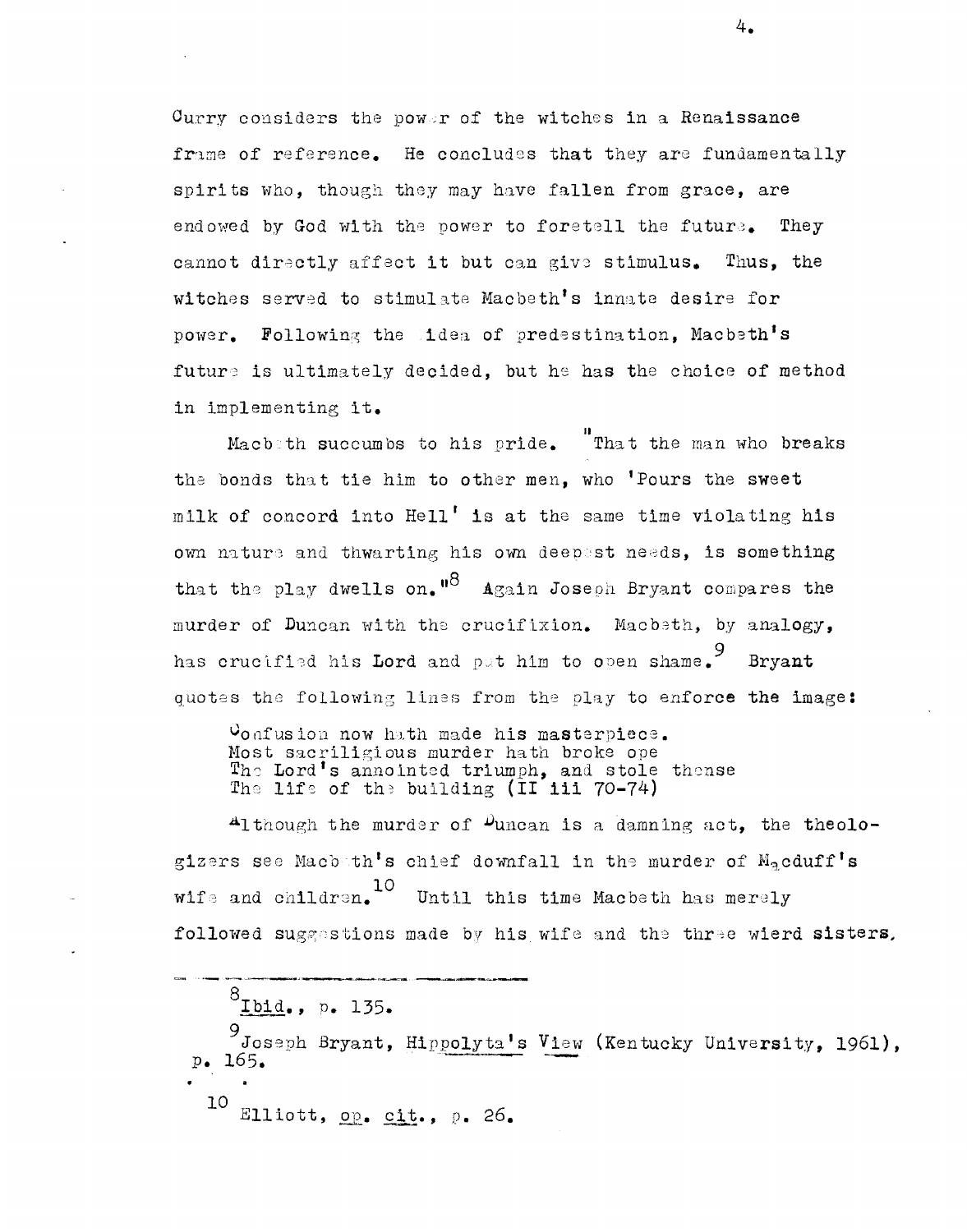With the murder of the indocents. Macbeth consciously chooses evil for evil's sake. The murder of Macduff's family was unnecessary in the prophecy and shows the degradation of Macbeth's mind. At this point Elliott suggests the doctrine of grace as a point of major importance. From the Christian standpoint Heaven attempts to induce Macbeth to repent. As Leontes in Winter's Tale is an example of one who yields to grace, Macbeth is one who does not. Macbeth becomes evil, and Duncan assumes the image of goodness.  $11$  Duncan is a good king and man of grace contrasted with the usurper Macbeth. According to Elliott, "Macbeth himself is widely, typically, nominally Christian, he is mainly pagan in spirit and liable to become diabolic.<sup> $n12$ </sup> However, he maintains that God attempts to save all men through divine grace and thus Shakespeare makes the offer of this grace felt throughout the play. There are numerous references to grace and many chances for Macbeth to proceed no farther. Lady Macbeth sees Macbeth's reluctance to commit the crime when she says of him:

Art thou afeard To be the same in thine own act and valor As thou art in desire: Wouldst thou have that Which thou esteem'st the ornament of life And live a coward in thine own esteem.....  $(I \quad v11. 39-43)$ 

Macbeth does not let his conscience rule. He proceeds with the murder of Duncan, the takeover of the kingdom, and finally the ruthless murder of Macduff's family and the banishment

 $\mathbf{u}_{\text{Ibid.}}$ , p. x.  $^{12}$ Ibid., p. xi.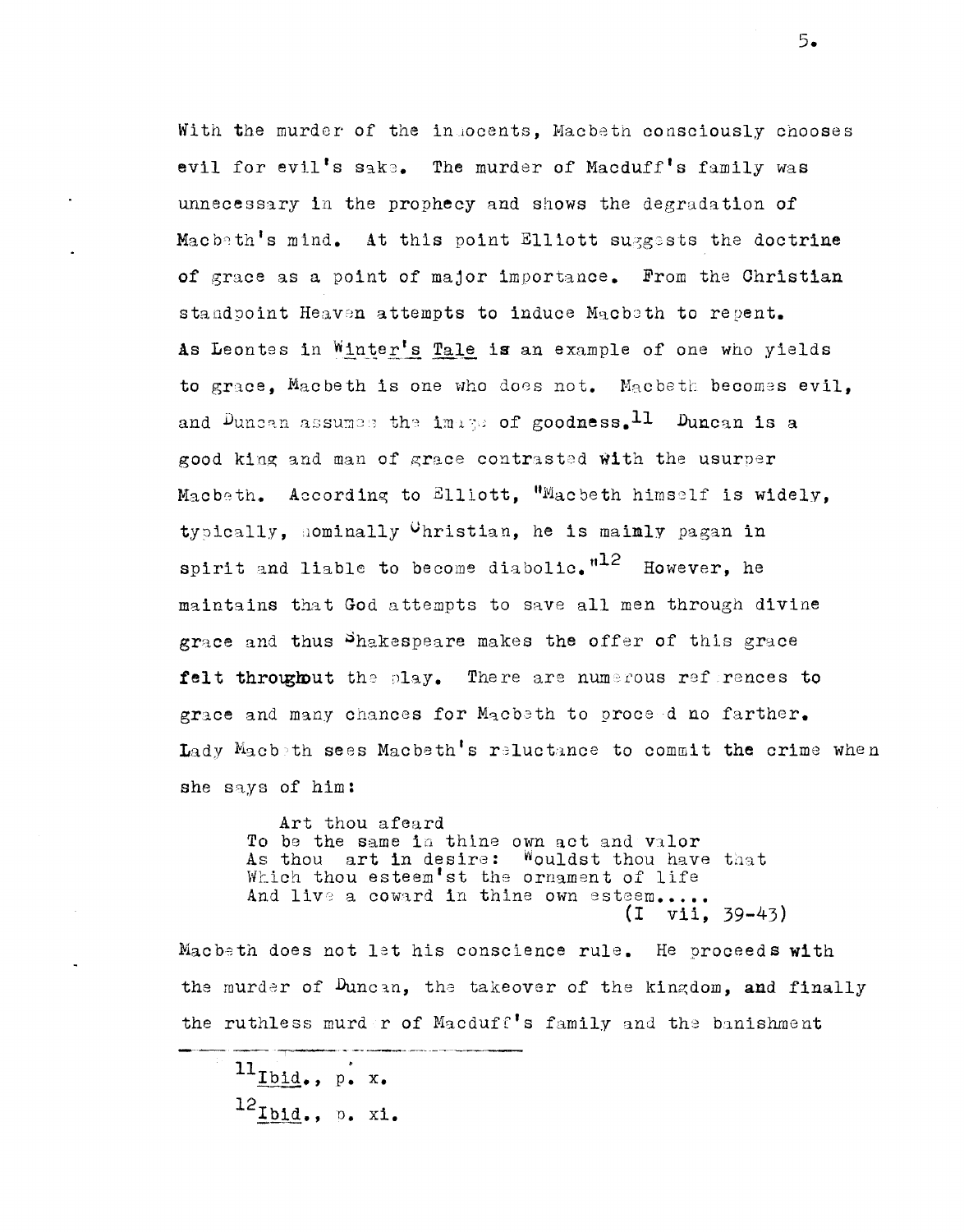of Duncan's son. In the end Malcolm will restore the lost grace to Scotland symbolized by the renewed beauty of nature.

Joseoh Bryant, a follower of the Christian interpretation, regards Macbeth as a dramatic symbol of the sin of apostasy or the renunciation of God in full knowledge of the consequences.  $13$  Macbeth gives numerous reasons for not committing the crime. He recognizes the seriousness of it but in the end renounces God and goodness. The play therefore becomes the working out of Macbdth's road to damnation. Can he ever be saved after renouncing GodT Bernard makes a similar statement when he says that Macbeth created a hell for himself when he killed Duncan. He was fully aware of his predicament and its uselssness, but he could not repent or could not avail himself of the proffered grace. Macbith alternates "between tedium and senseless. murderous fits. $"^{14}$  Along the same line, there was great dispute over the possibility of the sin of apostasy to be forgiven. Scholars and churchmen are divided according to the theological outcome of the play. Was Macbeth sufficiently repentant to deserve pardon, or did he die a condemned man after renouncing his God $\mathcal$  at the end of the play Macbeth sees that his kingdom is at an end and recognizes his own evil. Though death brings him peace, does it bring him forgiveness and salvation?

Summarizing Bryant's and leading theologizers' views:

 $^{13}$ Bryant, op. cit., p. 161.  $14$ **L**bid., p. 165.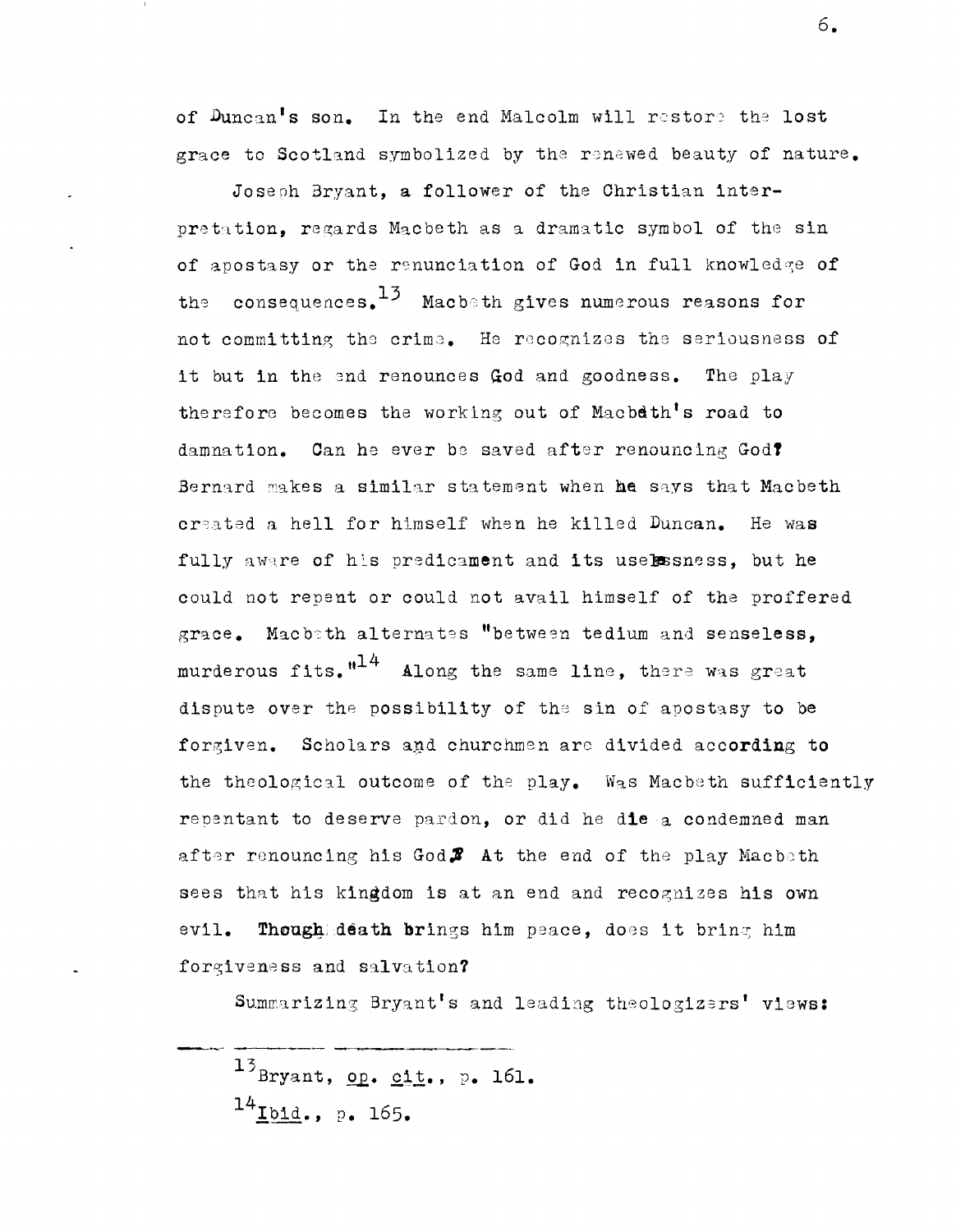The murder of Duncan is a multiple sin. It is a sin against God and against society on many counts: it is murder--a sin against justice; it is the muder of a kinsman--a sin against piety; it is regicide--a sin against fealty, a sin of sacrilege as the Middle Ages understood sacrilege, and of perjury since in medieval times it was the violation of an oath. Finally, it is the murder of a guest by his host--a sin against the rules of hospitality.15

Following these theories Macbeth is a statement about a Christian who falls prey to the sins of pride and apostasy, denies saving grace, and reaps death for his crime. This death brings peace but only questionable salvation. The Christian references are, therefore, significant and relevant to a full understanding of the fall of this man, whose fate may be generalized to man as a whole.

Bradley is the leading opponent of the theologizers. He and his followers regard Knight's theories as faulty based on shaky assumptions. Shakespeare's references to God and evil do not "materially influence his representation of life, nor are they used to throw light on the mystery of its tragedy."<sup>16</sup> The major flaw in Knight's thesis, according to Bradley, is the lack of evidence.  $17$  To prove his point Knight and his followers have twisted theology to fit their theories. Many critics, for instance, have tried to prove Shakespeare's use of religion by using the theology of today rather than that of the times of Elizabeth. Also.

<sup>15&</sup>lt;sub>M.</sub> A. Bernard. "Five Tragedies in Macbeth," Shakespeare Quarterly, XIII (Winter, 1962), p. 58.

<sup>16</sup> Roland Frye, Shakespeare and Christian Doctrine (Princeton University, 1963), p. 5.

 $^{17}$ Ibid., p. 20.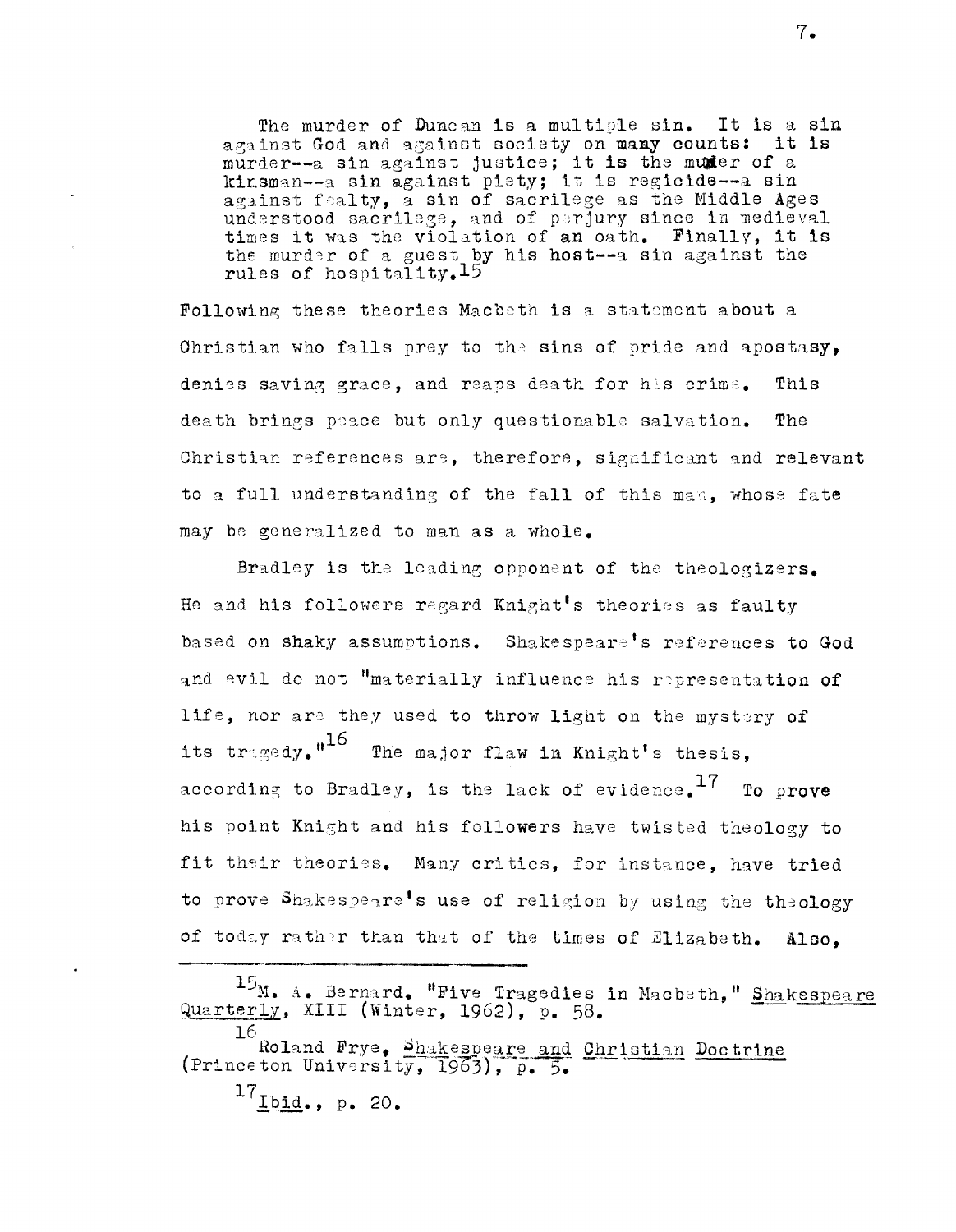they make the tenets of theology flexible to prove their point and restrict Shakespears's statements to Christian theology complete with Christ figures. An example from another play is Nevil Coghill's assumption that Shylock's baptism was an act of mercy. Only after baptism could a person enter the kingdom of heaven; thus, Coghill reasons that Shylock was given forced salvation. As Roland Frye points out, this theory is entirely contradictory to the leading theologians Calvin. Luther, and Hooker. They all agreed that an unbaptized person may be saved if he holds the right attitude; and enforced baptism does little good since it signifies no change of heart. 18

A similar instance of misinterpretation of theology is Irving Ribner's attempt to condone Romeo and Juliet's suicide in a Christian context. Theology will not condone suicide, and Christian theology, thus, will not uphold the beauty of their deaths.<sup>19</sup> Another example arises from the dispute over Hamlet's last words "The rest is silence." Some critics have interpreted these to mean that Shakespeare was an agnostic denying the existence of an afterlife. According to 16th century theology, they express "faith in an afterlife and sorrow at leaving earthly vocations."<sup>20</sup> The Scriptures often speak of death as silence. but modern critics use this silence as proof of nonexistence after death. Thus, Shakespeare's

 $^{18}$ Ibid., p. 21.  $^{19}$ Ibid., p. 27.  $^{20}$ Ibid., p. 52.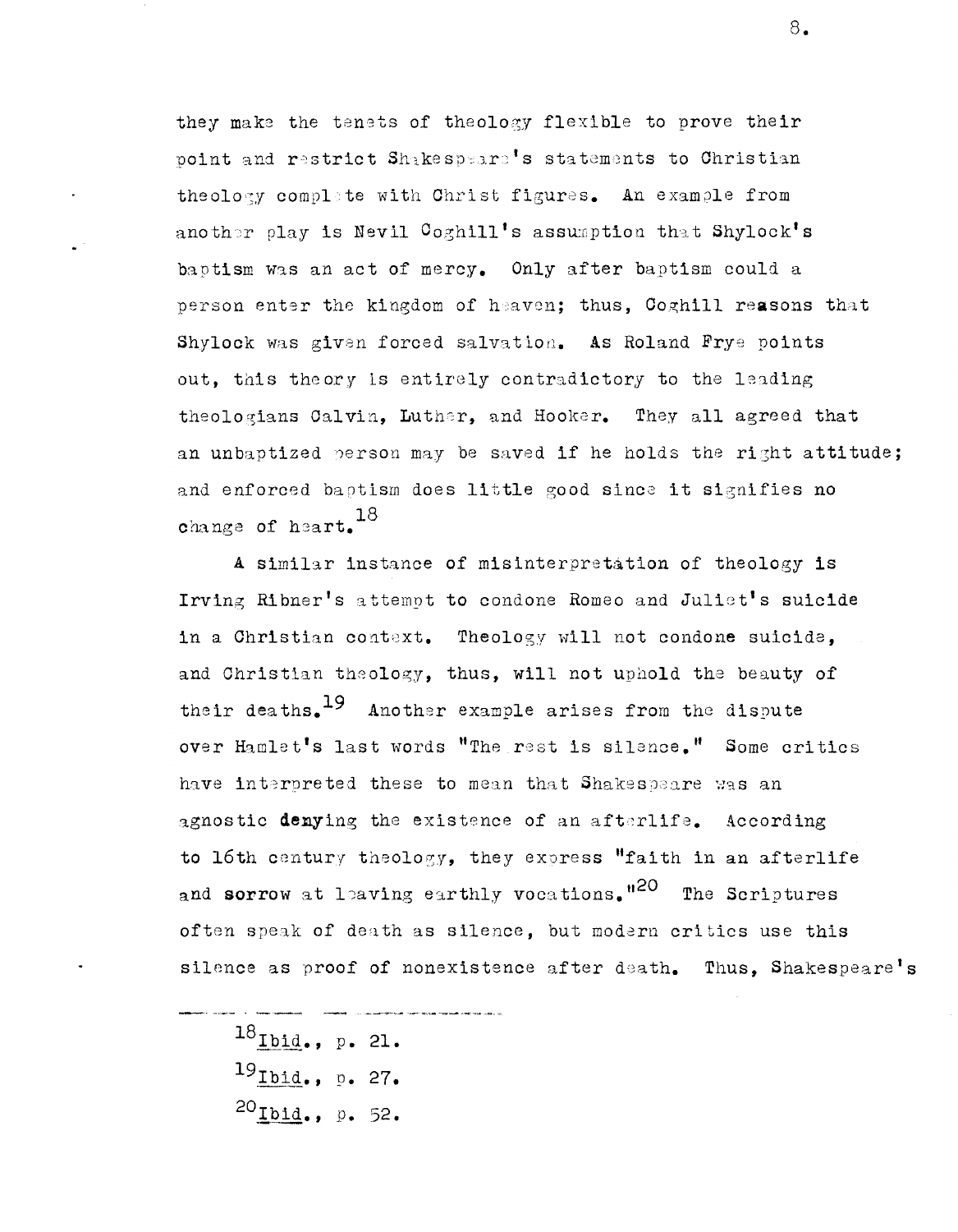words are again misinterpreted to prove a theory. Bradley proposes that the works be interpreted for the direct statement about life and not dissected for every meaningless reference to religion. He agrees with Frye's comment:

Shakespeare's works are pervasively secular in that they make no encompassing appeal to theological categories and in that they are concerned with the dramatization of universally human situations within a temporal and this worldly arena. He at times introduced such theological materials as might contribute to his presentation of<br>particular characters and situations.

Frye points out that the Reformation period was a time when educational emphasis was on the classics. 22  $N_{\Omega}$ Christian literature was taught since good literature was considered to be that of Ovid and Plotinus. Theologians went along with this system since Luther himself said that the Reformation owed its life to educated people.<sup>23</sup> Since literature was non-theological, Shakespeare's works would have been considered the same. Literature merely revealed natural truths. Elliott will concede the influence of Christianity on Shakespeare but states that he was not attracted to Christianity on Christian grounds but as a writer and a dramatist. "He did not deliberately employ Christian doctrine as a mode of expression. To him it was veritably orthodox. right, sound, and catholic in idea and image,  $n^{24}$  Shakespeare's drama is, from this point of view, a statement of natural

 $^{21}$ Ibid., p. 44.  $^{22}$ Ibid., p. 74.  $^{23}$ Ibid., p. 76.  $24$ Elliott, op. cit., p. 7.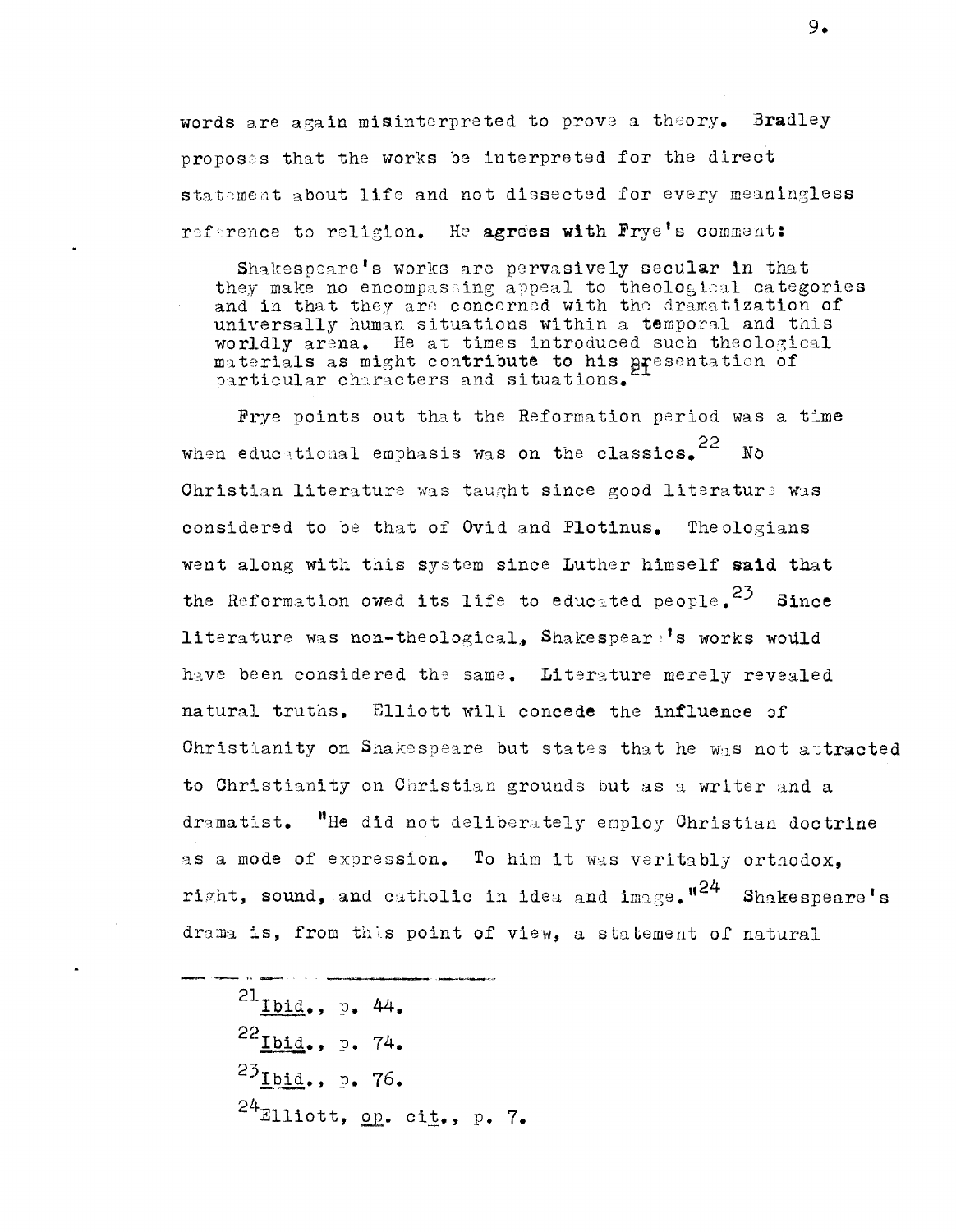truths in a Christian era.

According to Bradley and his followers. Macbeth represents the violation of human order in the mutualities of loyalty. trust, and liking. Thus, his crime is a violation of his own humanity.<sup>25</sup> They interpret the play as the natural fate of a good man who chooses evil, and they accept the play at face value. "Macbeth was not written for students of metaphysics or theology, but for people at large.<sup>126</sup> Violations of this natural order are shown in the images and events of the play. In the very first scene the three witches appear who do not change events but bring Macbath's evil desires to view. They act as an impetus to his downfall and signify the unnaturalness of the entire play. However, Bradley sees them not as supernatural beings but as old hags. They are only women, and their prophecies affect only Macbeth. There is no intimation that Macbeth's actions are thrust upon him by an external power. As Bradley interprets the play, Macbeth chooses to violate nature, and the witches are merely forces which are continually at loose in the world. Thus, Shakespeare was a Christian and naturally used the Christian materials in his life to implement his writing, but the truths he presented are purely human truths and do not depend on religion for meaning.

How can the two theories be proved, disproved, or reconciled? A consideration of the evidence from Shakespeare's

 $^{25}$ Knights, op. cit., p. 136.  $^{26}$ Frye, op. cit., p. 34.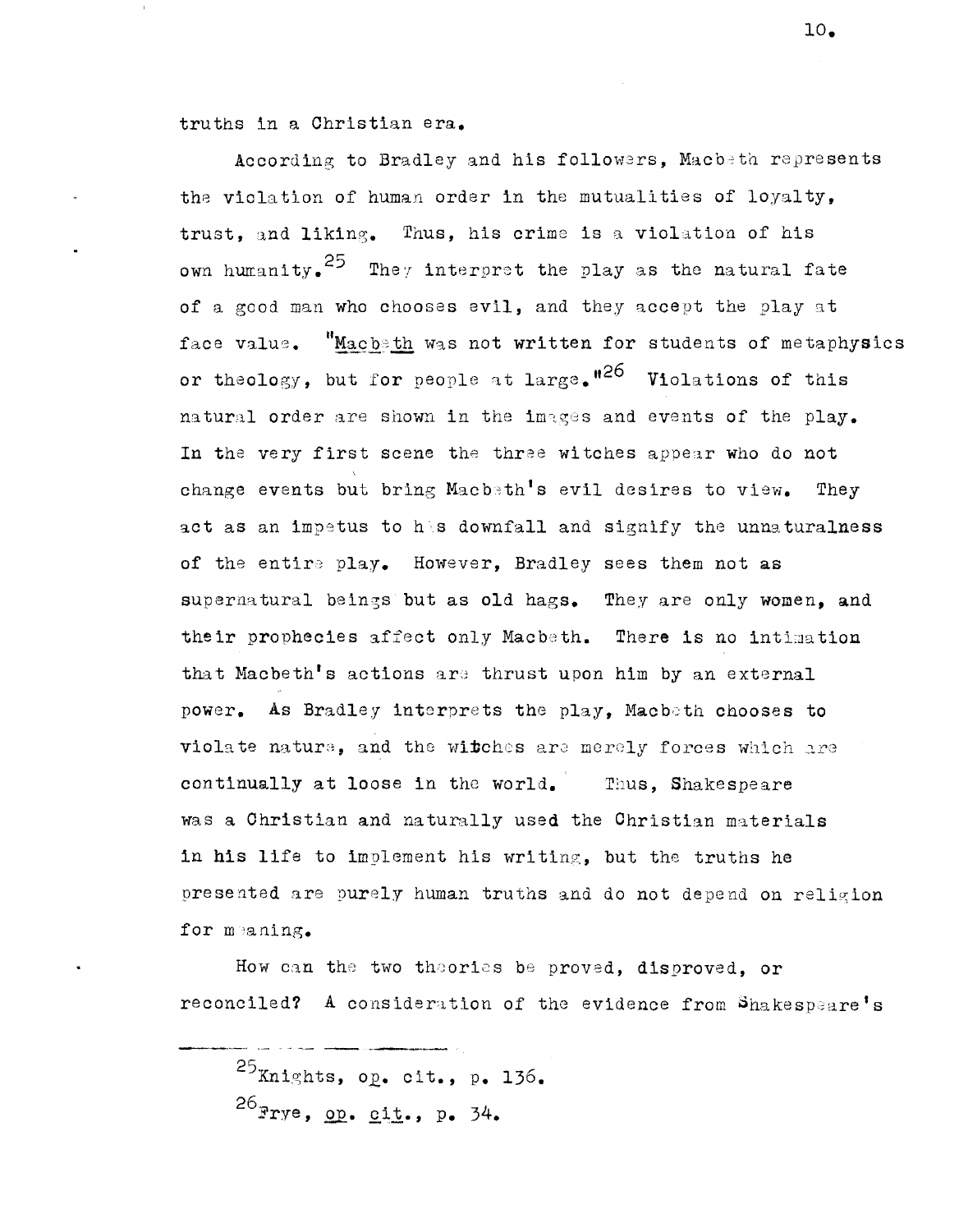own life and from the play itself will aid such a reconciliation. Was religion an important part of Shakespeare's life? His family professed to be Catholic but followed Puritanism and, as a result, were not persecuted by the Puritans.  $E$ ven 27 his biblical references appear to come from the Genevan Bible. However. John Shakespeare's name is recorded on the list of non-attenders in the church of the community. William Shakespeare himself was exposed to religious training as a child.  $\mathbf{T}_{\mathrm{he}}$ common school courses of the time were catechism. Greek literature, and the Bible. Shakespeare is recorded to have been an avid reader of the Bible and to have been familiar with its passages as, indeed, his plays illustrate. 28 From records it is presumed that Shakespeare himself was not seriously religious, but he definitely showed prejudices on views of right and wrong in his own writing, and these prejudices usually followed accepted theology. He was familiar with the Bible and with the teaching of the "hurch but was not bound by set theology.

A close consideration of the play itself will reveal many allusions both to religion and to nature. Throughout the play there are numerous references to God and grace and nature as well. All the major religious references appear to be directly connected with saving grace. Macbeth's damnation, and Duncan as a gracious king. In Act I, scene

 $27$ Carter, op. cit., p. 15.

28 Joseph Adams, A Life of "illiam Shakespeare (Boston,  $1925)$ , p. 60.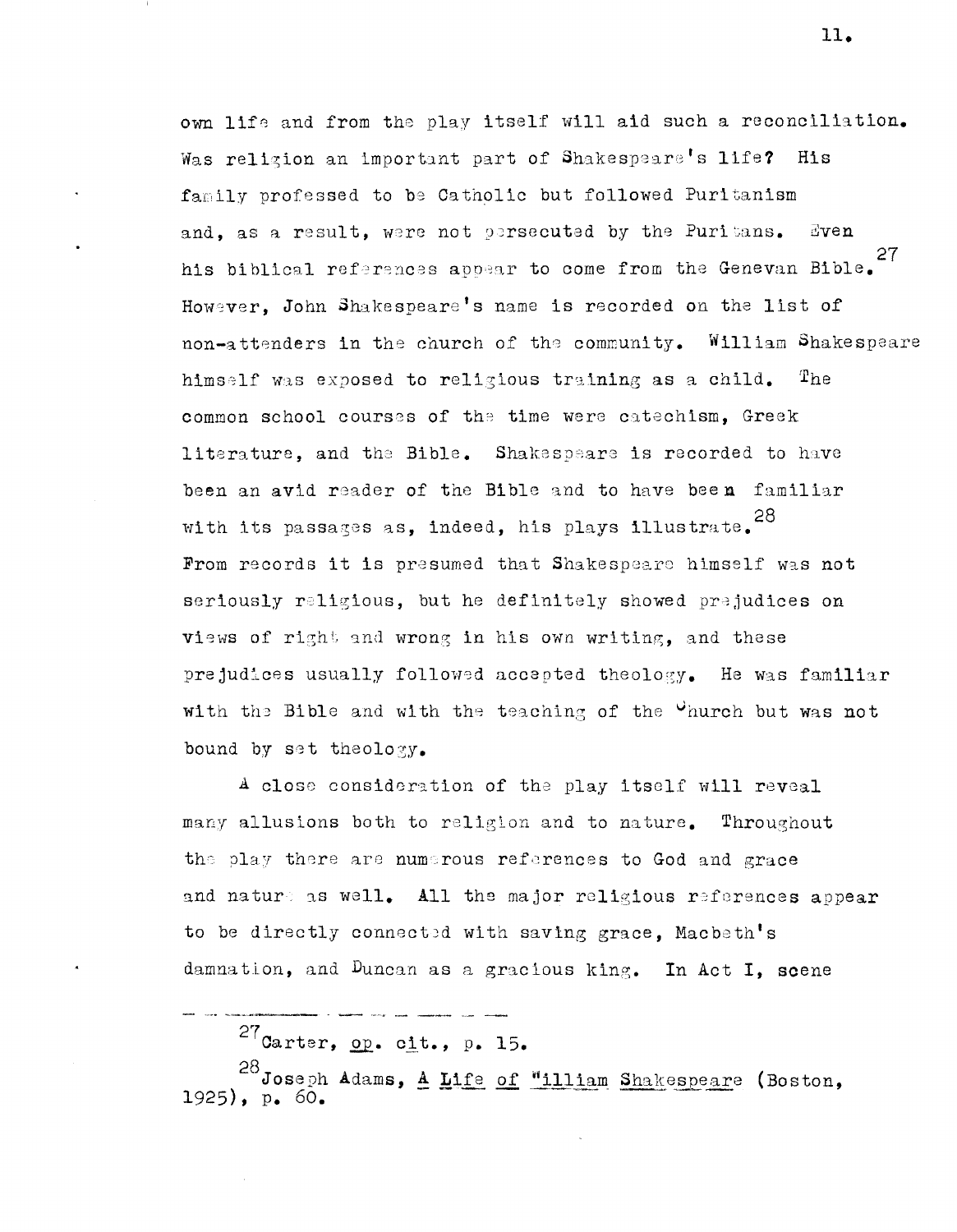vii. Macbeth speaks of a poisoned chalice signifying the evil in the deed which he is to commit. Extended further this chalice could parallel the one used by Christ at the Last Supper. This chalice was poisoned by the lips of the traitor Judas--tacbeth by analogy is a traitor to Duncan since he violates order. The remainder of the speech makes references to damnation entirely in Christian terms. In the same scene Macbeth says "I dare do all that may become a man. Who dares do more is none." By extension Macbeth is going against order as Satan did when he revolted against God. Satan attempted to be more than an angel and Macbeth more than a man. Satan lost his angelic qualities as Macbeth loses his human ones.

In Act II there are numerous references to Heaven or Hell. The bell summons  $\mu_{\text{uncan}}$  to the hereafter. The sleepling guards asked for God's blessing while Macbeth performed the horrible deed, and he could not finalize it with an amen. The porter scene shows the castle as Hell and the porter as the porter of the gate. Indeed, the castle may have become an inferno since Macboth has murdered grace in the person of Duncan. In the same scene Duncan is referred to as the "Lord's annointed temple." Still later Macbeth says "Renown and grace is dead." He seemingly realizes that he has lost his own saving grace in the murder of his king. Following this grace imagery, in Act IV scene iii, the king of England James I is shown to be a man of grace, prophecy, and healing power. He is the ruler of a healthy state in which grace exists and is in direct contrast with the murderer Macbeth. Aside from complimenting the ruling monarch, Shakespeare uses this image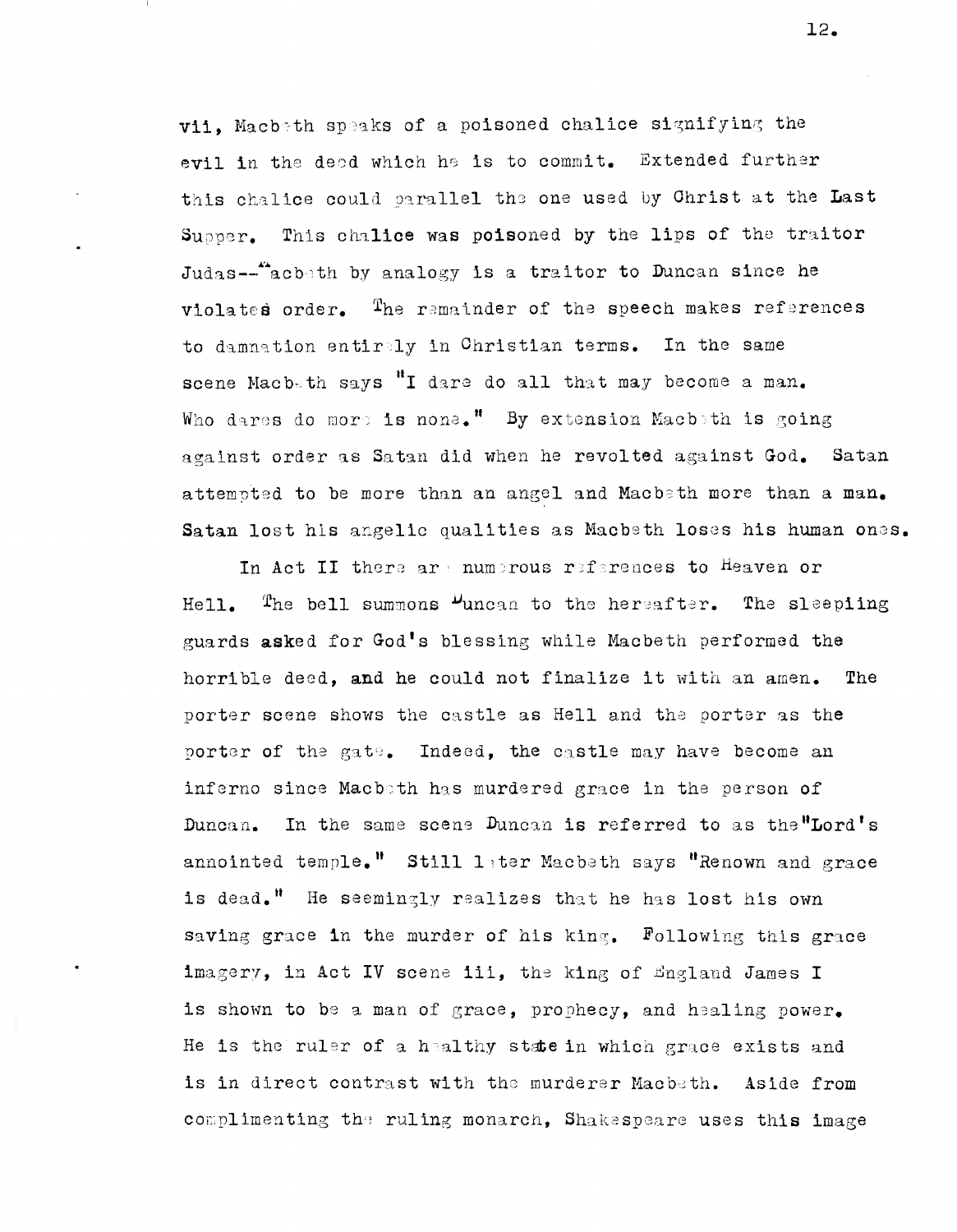for effective contrast. Finally, the last speech by Malcolm completes the grace references by showing that grace as well as the political exiles will be restored to Scotland. Malcolm will bring health to the diseased state.

In addition to the direct references to God and Christian concepts there are several near biblical quotations as marked by Richmond Noble. The mention of Golgotha is prophetic. The term occurs in the first scene, and although the sergeant speaks here of another Golgotha as the slaughter on the battlefield, Macbeth creates another Golgotha when he kills his lord Duncan. Further ideas of annointed temples, cleansing water, and fig trees show Shakespeare's use of and knowledge of the Bible. The majority of the references are from the New Testament accounts of the betrayal and death of Christ. Even Macbeth's "If it were done, where 'tis done, then 'twere well It were done quickly" echoes Christ's admonition to Judas "That thou doest, doe quickly" meaning a similar betrayal. Thus, the wording and images used in the entire play tend to parallel Macbeth with Judas and his crime with the betrayal of Christ, for both traitors were responsible for the death of men of grace.

A second group of images which greatly affect the play concern nature and natural order. Throughout the play nature is shown to be violated. The witches have beards, an uncommon event in women. The night of Macbeth's murderous deed has been filled with unnatural events in the heavens and among the animals of the earth. Duncan's horses have devoured each other. Macbeth discusses the nature of a murderer who is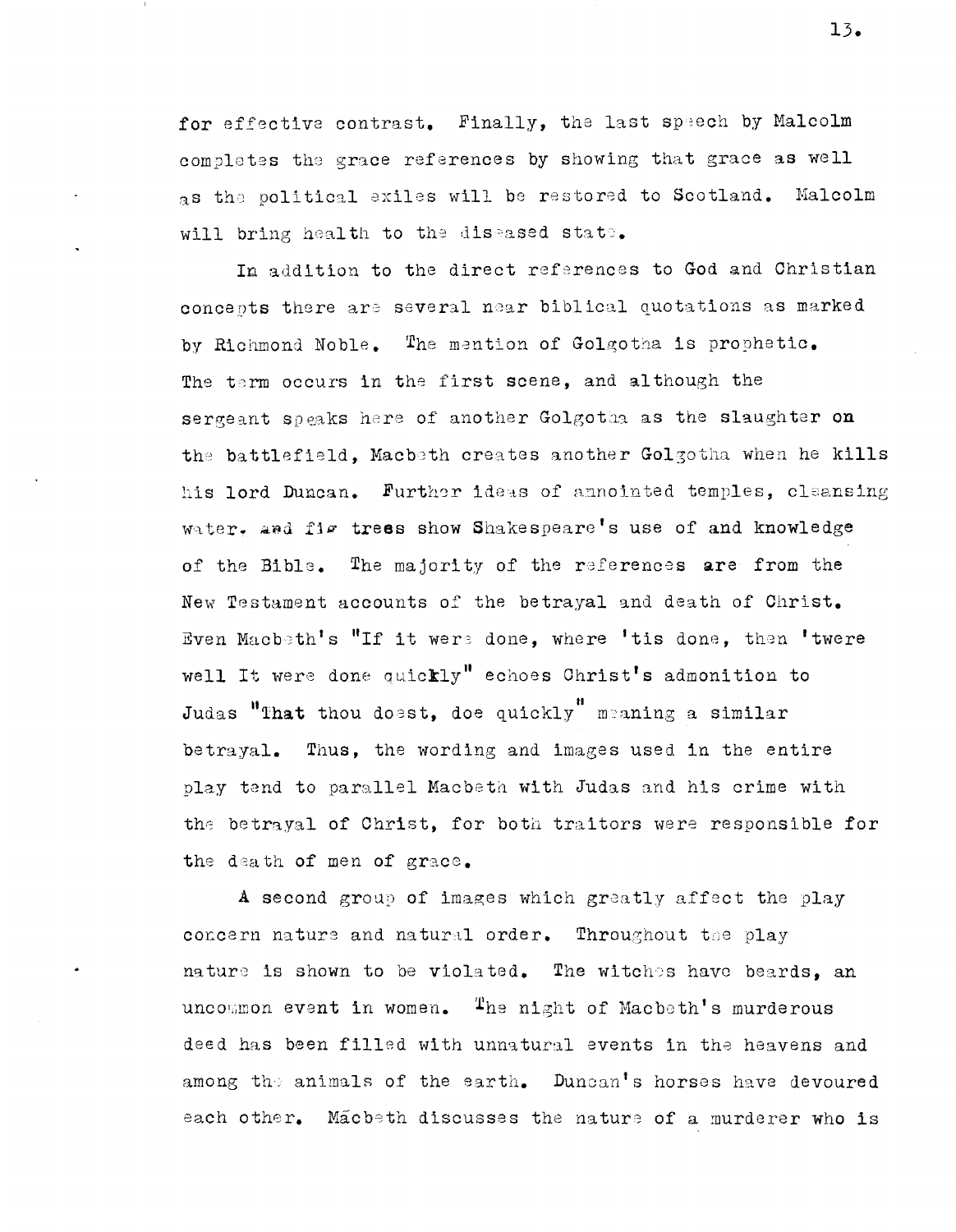not enough of a Christian to forgive ill use by another. He refers to the nature of the hired murderer, which ironically must be similar to his own. Several times nature is referred to as the giver of life and the bounties needed by man. Lady Macbeth says that Macbeth lacks the refreshing sleep of nature. Indeed nature is upset and is not functioning according to order. Macbeth's own downfall is connected with two unnatural occurrences. A man who was not born of woman was able to kill him only after a woods moved to the castle. These last examples of violations of nature prophesied the downfall of the tyrant and the restoration of health in the kingdom.

The violations of nature stem from the idea of cosmic order prevalent at the time of Shakespeare. The stars and planets of the heavens were supposed to be set in a certain order by God with the earth as the center. Likewise, a determined hierarchy was supposed to exist among men. Thus, the king was set at the head of the realm of men. Under the king, who was divinely appointed by God and who followed the heavenly beings, all men would have a proper place according to their position in life. Each man should therefore find his proper place and not violate the total order. The earth was the center of the universe and man the center of the earth.  $A11$ events and all people were supposed to follow in order. However, at the end of the sixteenth century this comfortable theory of order was upset by Copernicus who noted that the sun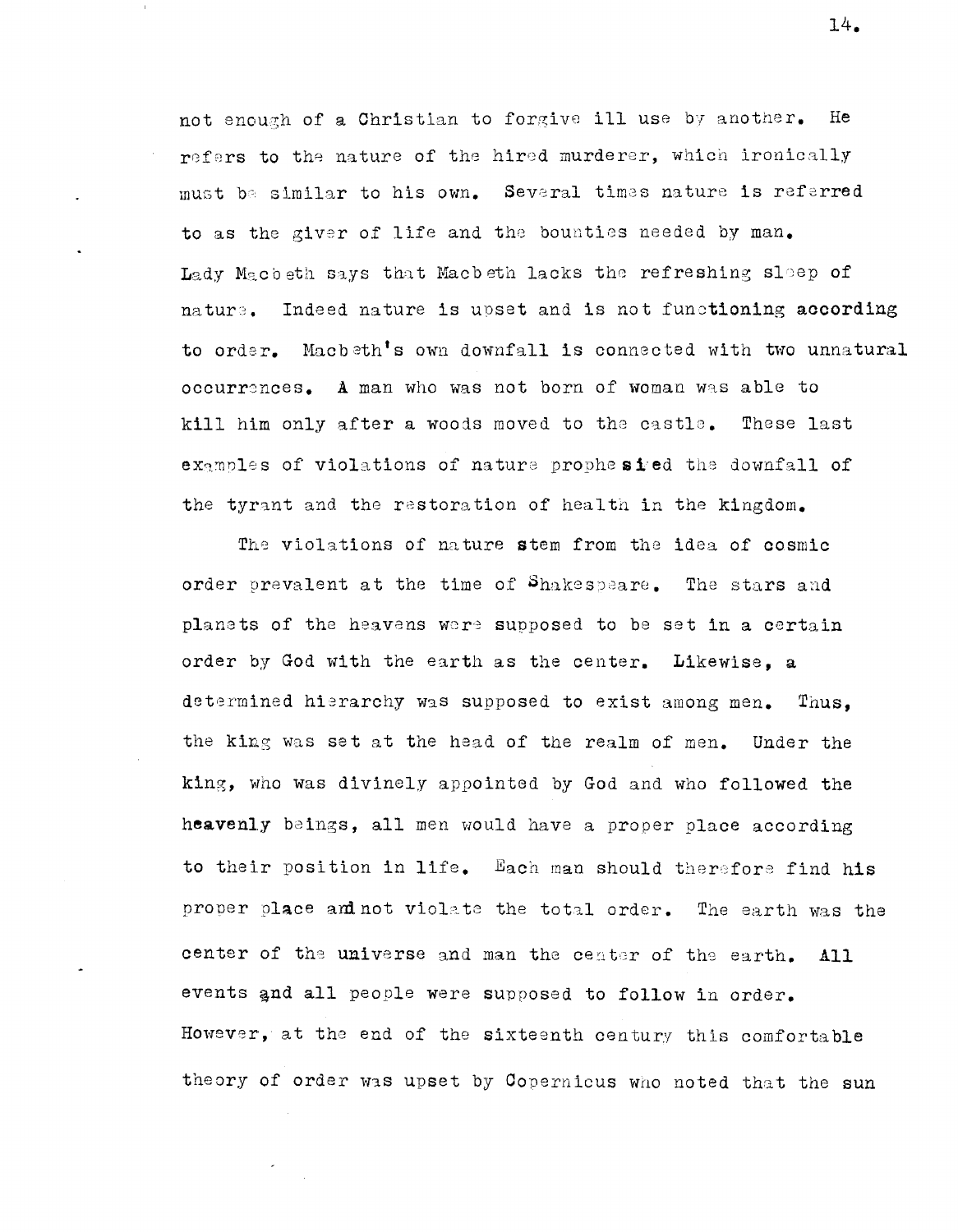not the earth was the center of the universe. Other writers considered man's position and questioned his superiority. Men questioned order, right, wrong, and human worth. Thus, Shakescare's world of Macbeth was out of natural harmony much as Shakespeare's own world, and Macbeth deals with questions of position and ambition among men just as philosophers of the day.<sup>29</sup>

Aside from the specific references in the play to religion and to nature, the entire theme and main action has several parallels in other literatures. Assuming that the play deals basically with ambition and with self-destruction arising from ambition, one can say that this theme was certainly not unique to Shakespeare or to Christianity. Men of all ages have known ambition and human weaknesses. From the pagan Greeks comes Sophocles' story of Oedipus Rex. As Auden has stated, Oedipus may be considered a poetic approach while Macbeth is an historic one.<sup>30</sup> Howev r, Oedipus lived in a world in which fate supposedly determined man's life. Thus, he killed his father and married his mother while incapable of escaping his fate. of destruction. Macbeth, on the other hand, could escape his fate. Ambition drove him to kill the king and

<sup>29</sup> Henri Fluchere, Shakespeare and the Elizabethans (New York, 1956), p. 189.

<sup>30</sup> Laurence Lerner, Shakespeare's Tragedies (Baltimore, 1963), p. 219.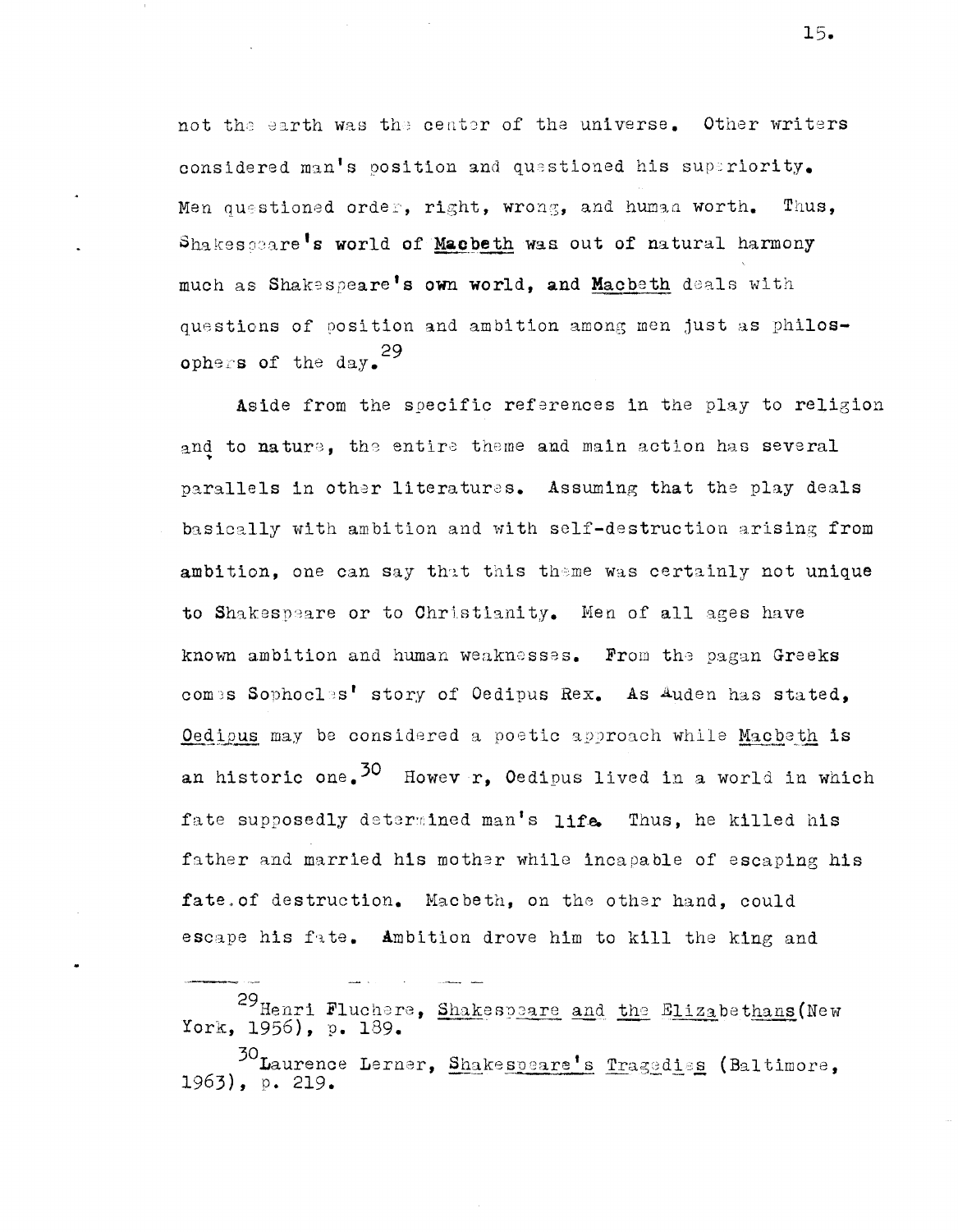thus consciously choose evil. If any form of fate had destined him to be king as the witches foretold, then he need only have waited for his destiny. These two works help to illustrate the point that although interpretations of man's fate and responsibility for his own destiny may change, the questions have long existed.

A closer parallel falls in a slightly later period. Brutus killed Caesar in pre-Christian times. This is another example of a man overthrowing natural order and for what purpose? Perhaps Brutus did kill Caesar to purge Rome or perhaps he, like Macbeth, was guilty of a driving ambition which led him to defy order. Both men violated the sacred bonds of kinship and fealty. Another example of the same theme is the biblical story of the temptation of Adam and Eye. Adam, like Macbeth. aspired to better his station in life. He defied the dictates of God representing order by tasting the apple of the tree of good and evil leading to his own destruction. Again like Macbeth, Adam had as his catalyst his wife Eve, who spurred him on to commit the deed. Both Eve and Lady Macbeth received punisbment for their involvement.

Another parallel can be seen in the story of Satan.  $31$ Satan was an angel second only to God himself when his own ambition led him to attempt to put himself first. Macbeth,

 $^{51}$ E.E. Stoll, "Source and Motive in Macbith and Othello," Review of English Studies (January, 1943), p. 27.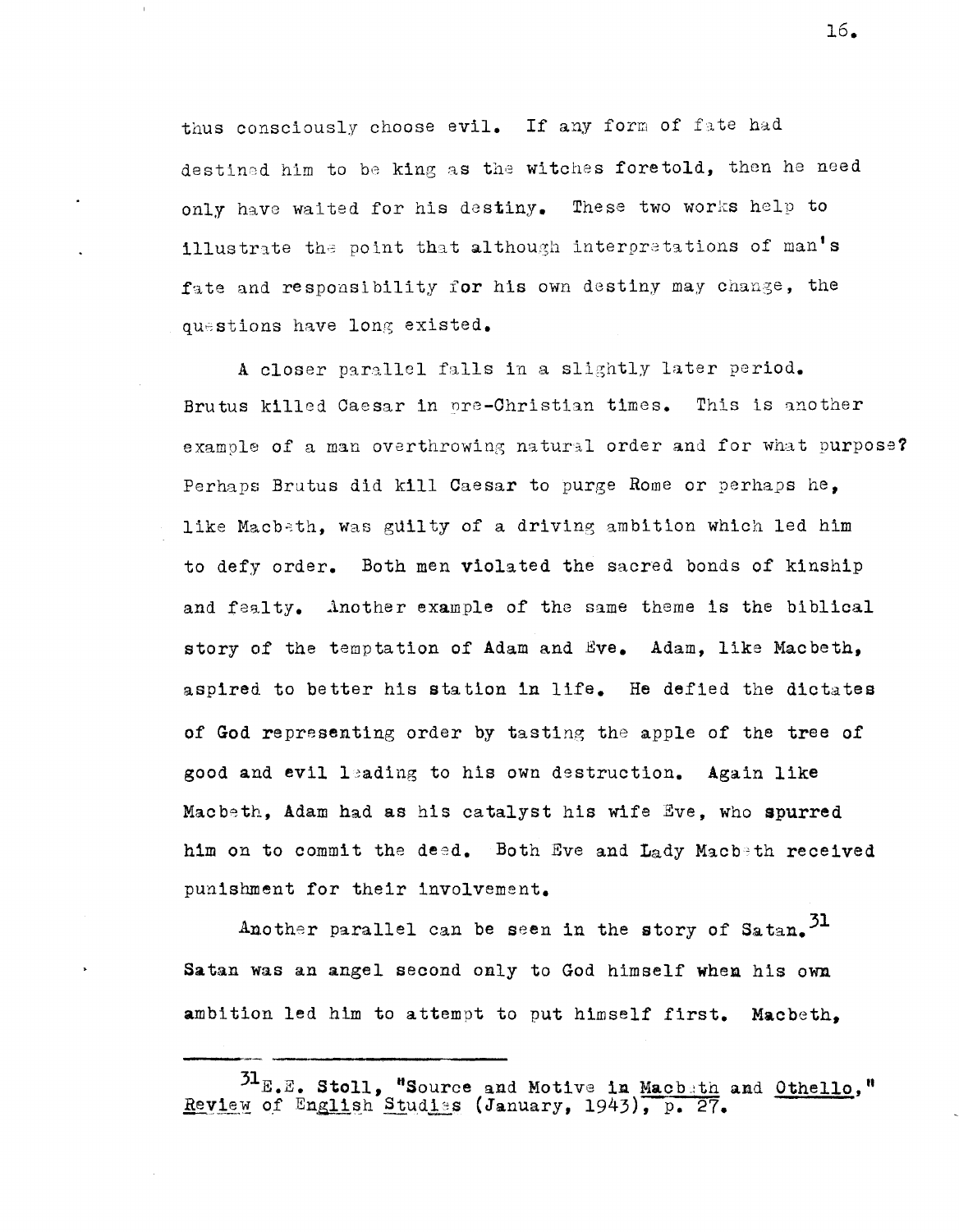likewise. is second in rank but desires to be first. Satan warred against God and received damnation as punishment. Macbeth kills his lord and likewise reaps destruction. As has been previously stated, various images in the play may be used to parallel the Satanic story. References are also found to equate Duncan with Christ and Macbeth with Judas. Thus, Macbeth may be seen as a traitor who not only betrays but kills his lord. Summarizing these parallels then, one can see that. in all of the works or myths mentioned above. ambition led a man to defy a fixed order and that his act resulted in his own destruction. Thus, the protagonist has caused his own downfall. The theme of Macbeth that "Moral order exists in the microcosm, that there is no escape from conscience, that man is at once a criminal and his own executioner<sup>#32</sup> is, therefore, not a unique one nor a purely Christian one.

After considering the critics and the evidence in the play, one, it appears, can only conclude that neither Bradley nor Knight is completely right. Religious references certainly exist in the play and they do contribute to the meaning of the work. The full impact of Macb $\pm$ th's loss reaches the reader when he considers it from the Christian standpoint

--------~

<sup>32</sup> Donald Stauffer, Shakespeare's Morld of Images (New York, 1949), p. 210.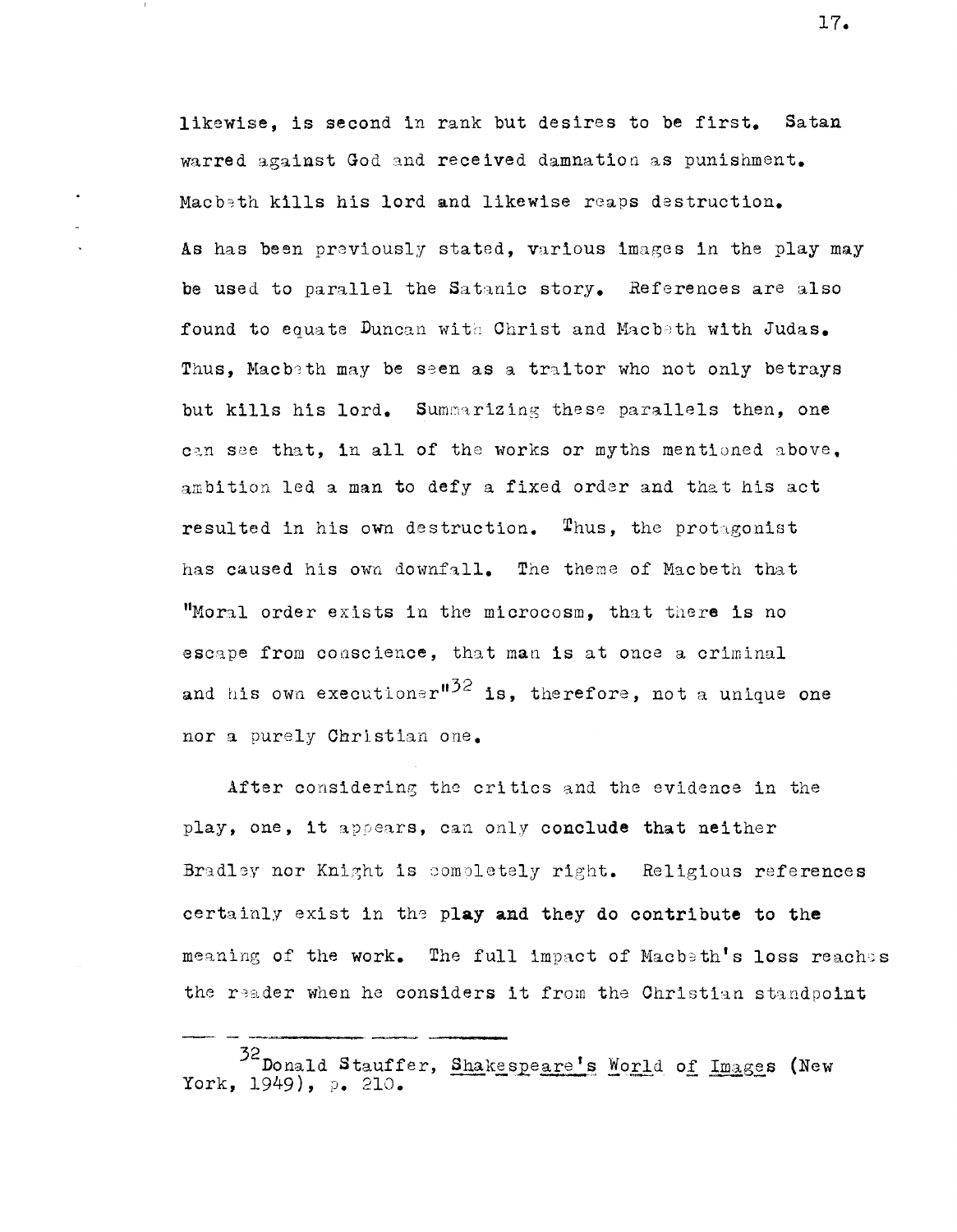of grace and denial of God. However, the tragedy can be felt merely from realizing that Macbeth dies as a result of his deed. References to Satan and Christ help the reader to extend his thinking beyond the framework of the play to his own religious world, but the story would be the same without the references to religion. That man tends to be ambitious and that this ambition may lead to his downfall is a truth recognized by men of all times. As one critic said. Shakespeare held a mirror up to nature to reveal man to himself. Shakespeare uses accurate references to theology but expresses universal truths. 33

Besides enlarging the reader's frame of reference. Shakespeare quite probably used religious references simply to make his ideas meaningful to his audience since the plays were written to be portrayed on stage. Since he himself was familiar with Christianity and his audience likewise would have a basic understanding of theology, religion would be an effective medium to make concrete more dfficult ideas. Nevertheless, the play Macbeth retains its meaning and its vitality without Christianity. Thus, for Knight to say that without the Bible Shakespeare would not express human truths seems too narrow an assertion. What can be, as has been shown through examples, more human than the human fault ambition? Again for Bradley to conclude that the religious

 $33$  Frye, op. cit., p. 268.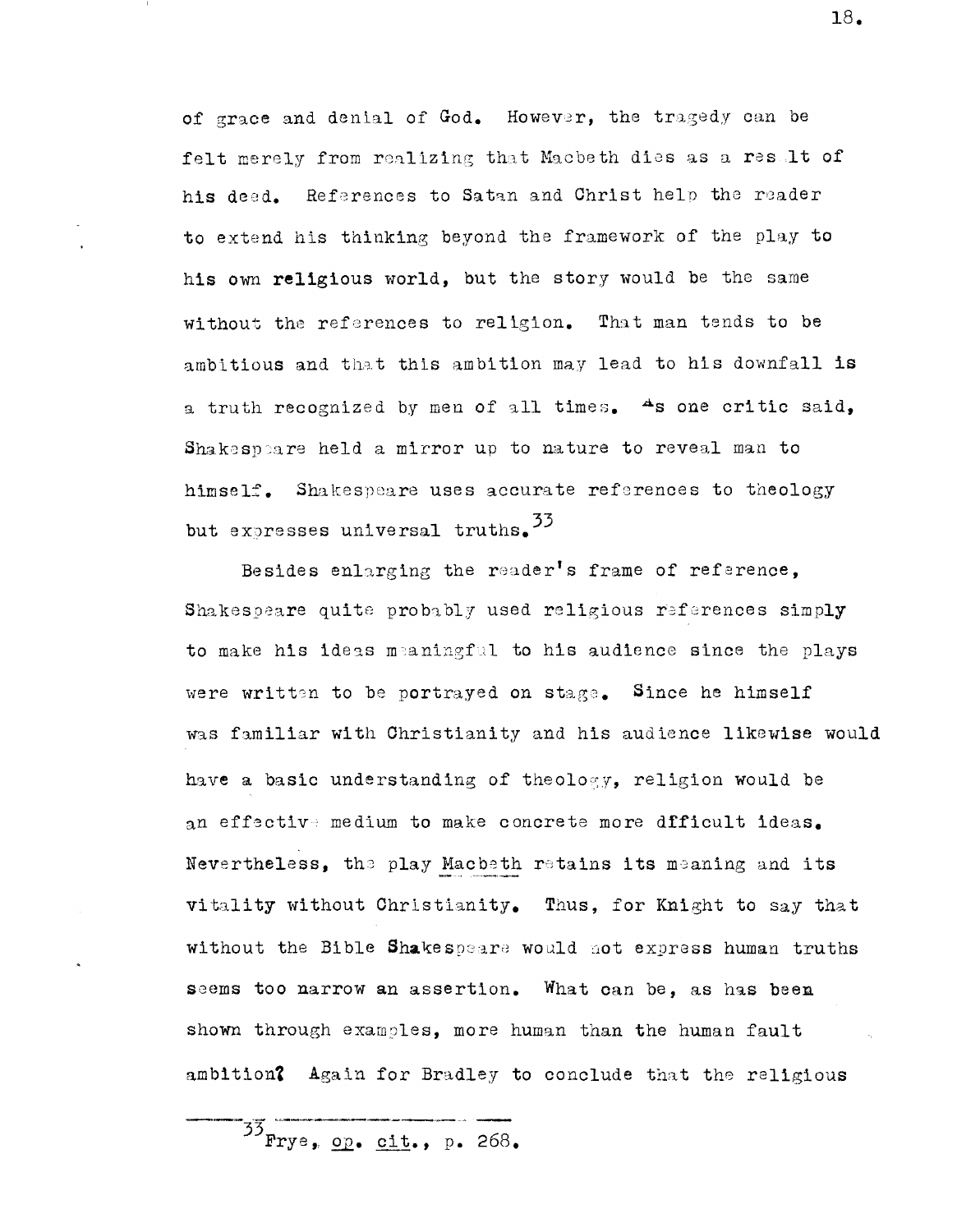references have no vital function is too narrow. The overall picture of the play can certainly be lost in looking for every minor religious reference, but the picture can be enhanced by looking at the major theological tenets of the day as used in the play. As one critic said," Shakespeare's world is multitudinously varied. Christian eschatology entwines with pagan naturalism and both with themes of empire and world-glory.  $n^{34}$  Shakespeare revealed universal truths. He employed Christian references and images in his works. Was he therefore a Christian? Did he use Christianity to make a comment about it?  $D_{id}$  he only employ Christianity to help make his ideas meaningful to a Christian community? The question remains unsolved, but the play assumes greater significance from the consideration.

34 George Wilson Knight, The Christian Renaissance (New York),  $p_{\bullet}$  117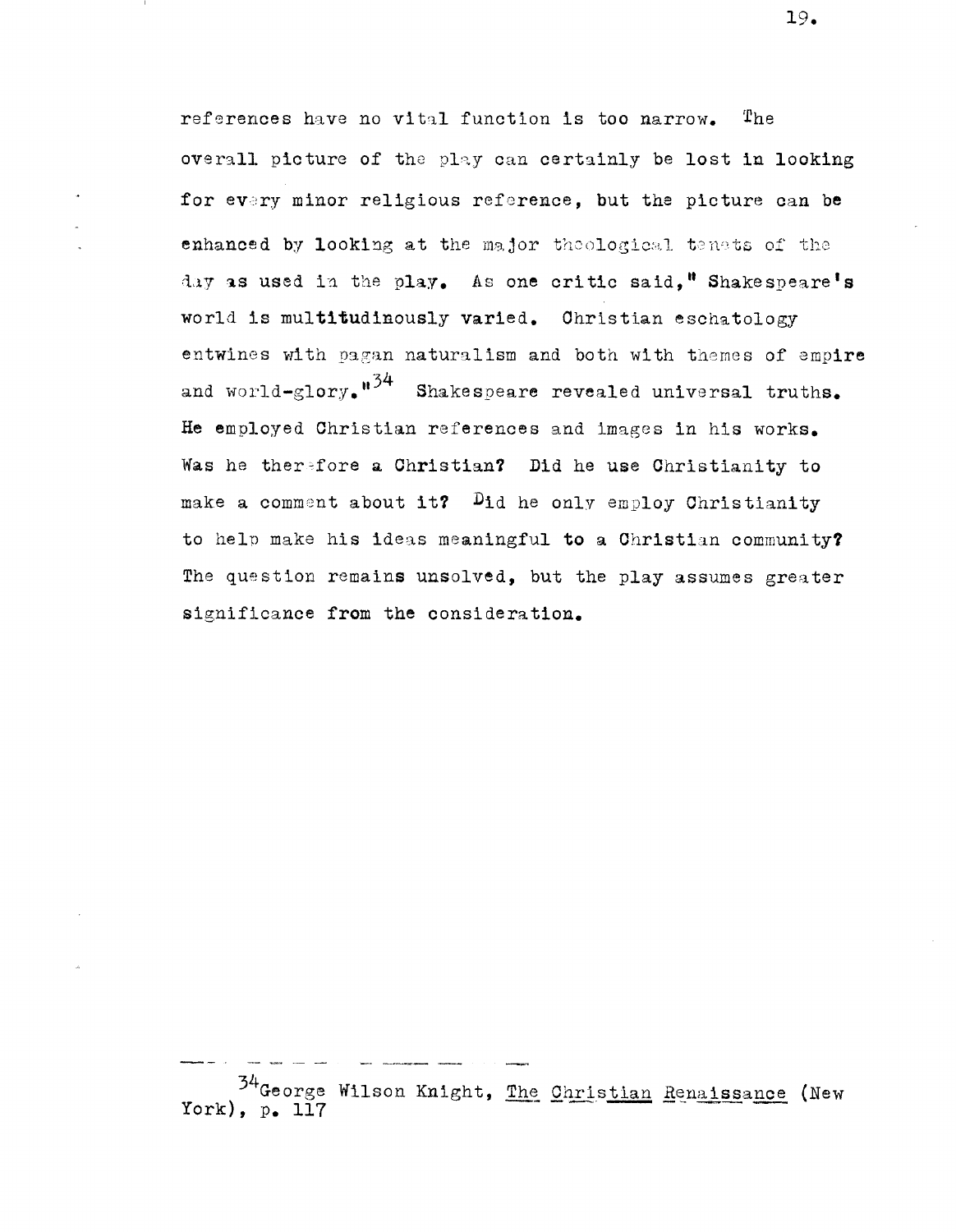## **BIBLIOGRAPHY**

- Adams, Joseph. A Life of William Shakespeare. Boston: Houghton, 1925.
- Benner, J. H. "Religious Implications of Macbeth," Education, XLVI (September, 1925) 37-45.
- Bernard, M. A. "Five Tragedies in Macbeth," Shakespeare Quarterly,<br>XIII (Winter, 1962) 49-61.
- Bloom, Edward. Shakespeare 1564-1964. Providence; Brown University,

- Bryant, Joseph Allen. Hippolyta's View. University of Kentucky Press, 1961.
- Carter, Thomas. Shakespeare Puritan and Recusant. Edinburgh; Oliphant Anderson, 1906.
- Elliott, G. R. Dramatic Providence in Macbeth. Princeton<br>University Press, 1958.
- Fluchare, Henri. Shakespeare and the Elizabethans. New York;<br>Hill and Wang, 1956.
- Frye, Roland Mushat. Shakespeare and Christian Doctrine. Princeton University Press, 1963.
- Holloway, John. The Story of the Night. University of Nebraska, 1961.
- Knight, George Wilson. The Christian Renaissance. New York; Norton, 1962.
- Knight, George Wilson. The Whel of Fire. London; Methuen, 1956.
- Knights, L. C. Some Shakesperian Themes. Stanford; Stanford University Press, 1959.
- Lerner, Laurence. Shakespeare's Tragedies. Baltimore; Penguin Books, 1963.
- McCutchan, John. Macbeth; a Complete Guide to the Play. New York; Barnes, 1963.